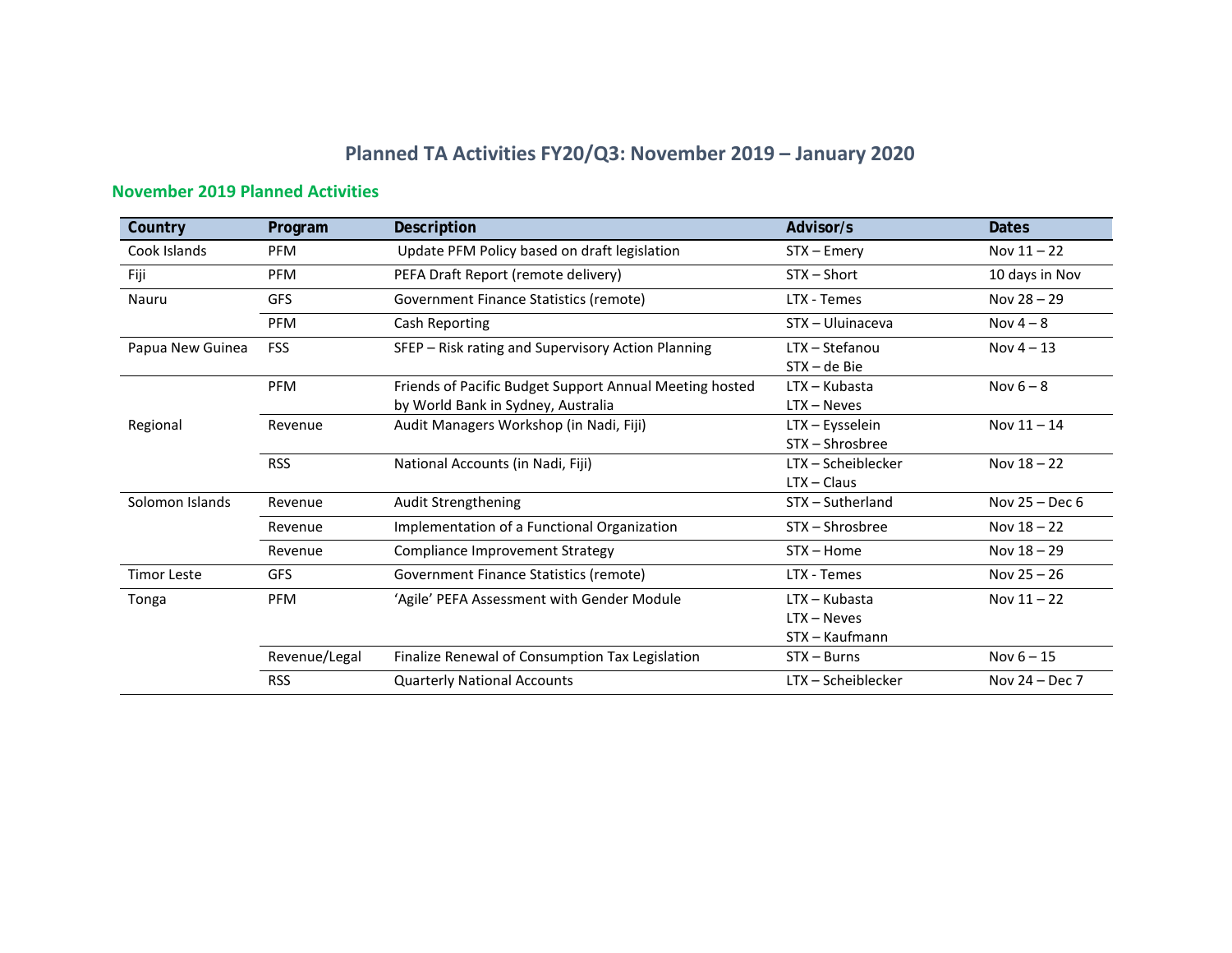### **December 2019 Planned Activities**

| Country         | Program                                                                                                                    | Description                                                | Advisor/s                                       | <b>Dates</b>   |
|-----------------|----------------------------------------------------------------------------------------------------------------------------|------------------------------------------------------------|-------------------------------------------------|----------------|
| <b>FSM</b>      | FSS                                                                                                                        | Banking Legislation & Regulations (Remote)                 | $STX - TBD$                                     | 10 days in Dec |
| Kiribati        | Revenue                                                                                                                    | <b>Audit Planning</b>                                      | STX - Leano                                     | Dec $2 - 13$   |
| Regional        | PFM and Climate Resilience (joint seminar with CARTAC and<br><b>PFM</b><br>other small states hosted by FAD in Washington) |                                                            | LTX – Kubasta<br>$LTX - Neves$<br>$LTX - Class$ | Dec $4-6$      |
|                 | Revenue                                                                                                                    | Managing Debt and Returns (in Nadi, Fiji)                  | $STX - TBD$<br>STX – Shrosbree                  | Dec $9 - 13$   |
| Solomon Islands | <b>PFM</b>                                                                                                                 | Review Financial Statements for Compliance with Cash Basis | STX - Cavanagh                                  | Dec $2-6$      |
| Tonga           | Revenue                                                                                                                    | <b>Ontime Filing and Arrears</b>                           | STX – Scott                                     | $Dec 2 - 13$   |
| Vanuatu         | Revenue                                                                                                                    | <b>Review Revenue Reforms</b>                              | LTX - Eysselein                                 | Dec $16 - 18$  |
|                 | Revenue                                                                                                                    | <b>Review Audit Function</b>                               | $STX - Home$                                    | $Dec 9 - 20$   |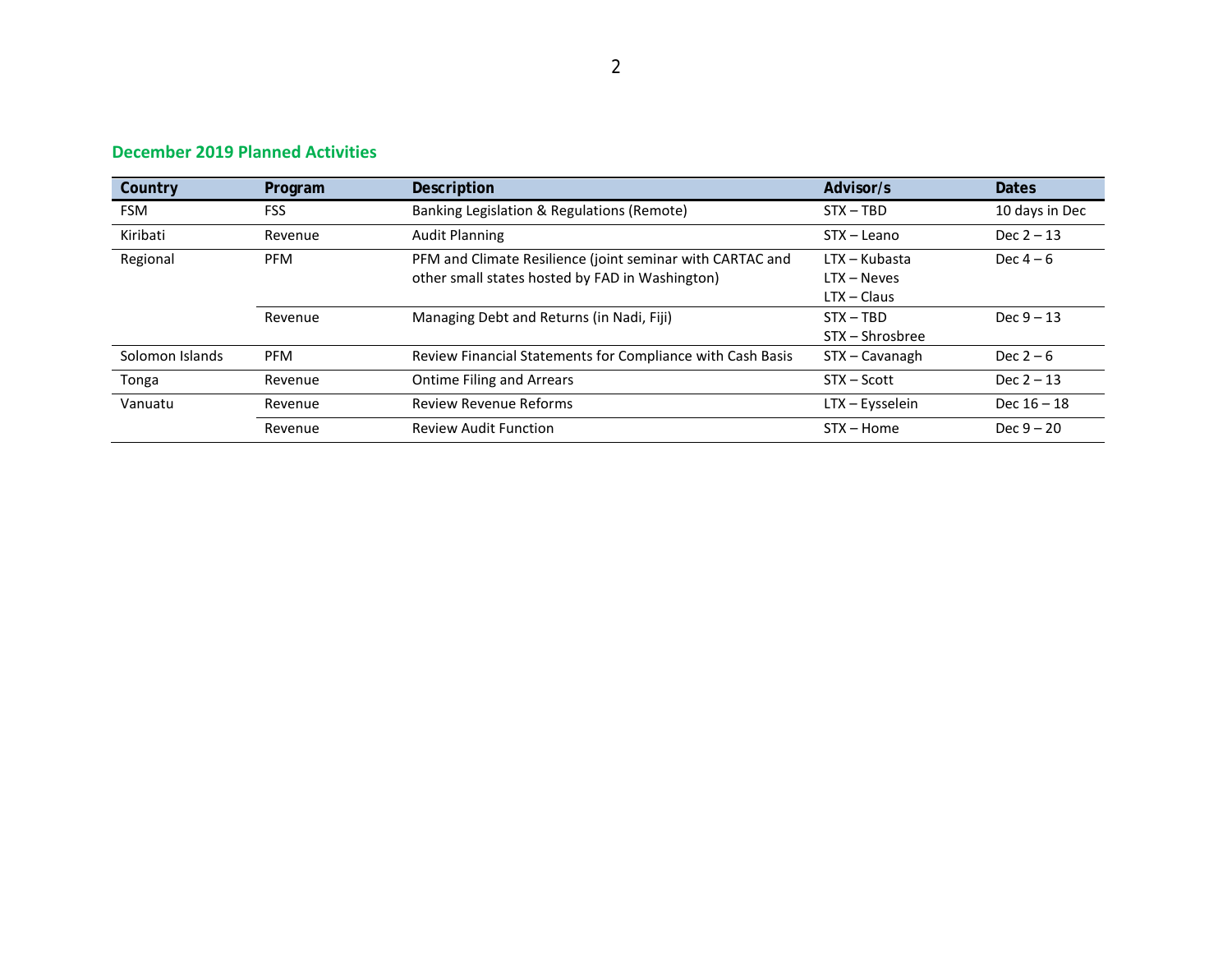### **January 2020 Planned Activities**

| Country          | Program    | Description                                                              | Advisor/s                        | Dates          |
|------------------|------------|--------------------------------------------------------------------------|----------------------------------|----------------|
| Cook Islands     | Revenue    | Designing an Audit Plan                                                  | $STX - Home$                     | Jan $6 - 17$   |
|                  | <b>RSS</b> | <b>National Accounts</b>                                                 | STX – Andrews                    | Jan $20 - 31$  |
| Fiji             | <b>PFM</b> | Develop PFM Roadmap                                                      | STX - Kauffmann                  | Jan 27 - Feb 7 |
| Papua New Guinea | <b>GFS</b> | <b>Government Finance Statistics</b>                                     | $LTX - Temes$<br>HQ - de la Beer | Jan $20 - 31$  |
| Samoa            | Revenue    | <b>PACER Plus Mission</b>                                                | $HO - Liu$<br>LTX - Eysselein    | Jan $20 - 31$  |
| Tonga            | <b>PFM</b> | Draft PFM Legislation                                                    | STX - McKenzie                   | Jan $13 - 24$  |
| Tuvalu           | Macro/PFM  | Seminar on Managing Fishing Revenues (in Tuvalu with Kiribati officials) | $LTX - Claus$<br>$LTX - Neves$   | Jan 23 - 28    |
|                  | RSS/ESS    | <b>Balance of Payments</b>                                               | STX - Motala                     | Jan 13 - 24    |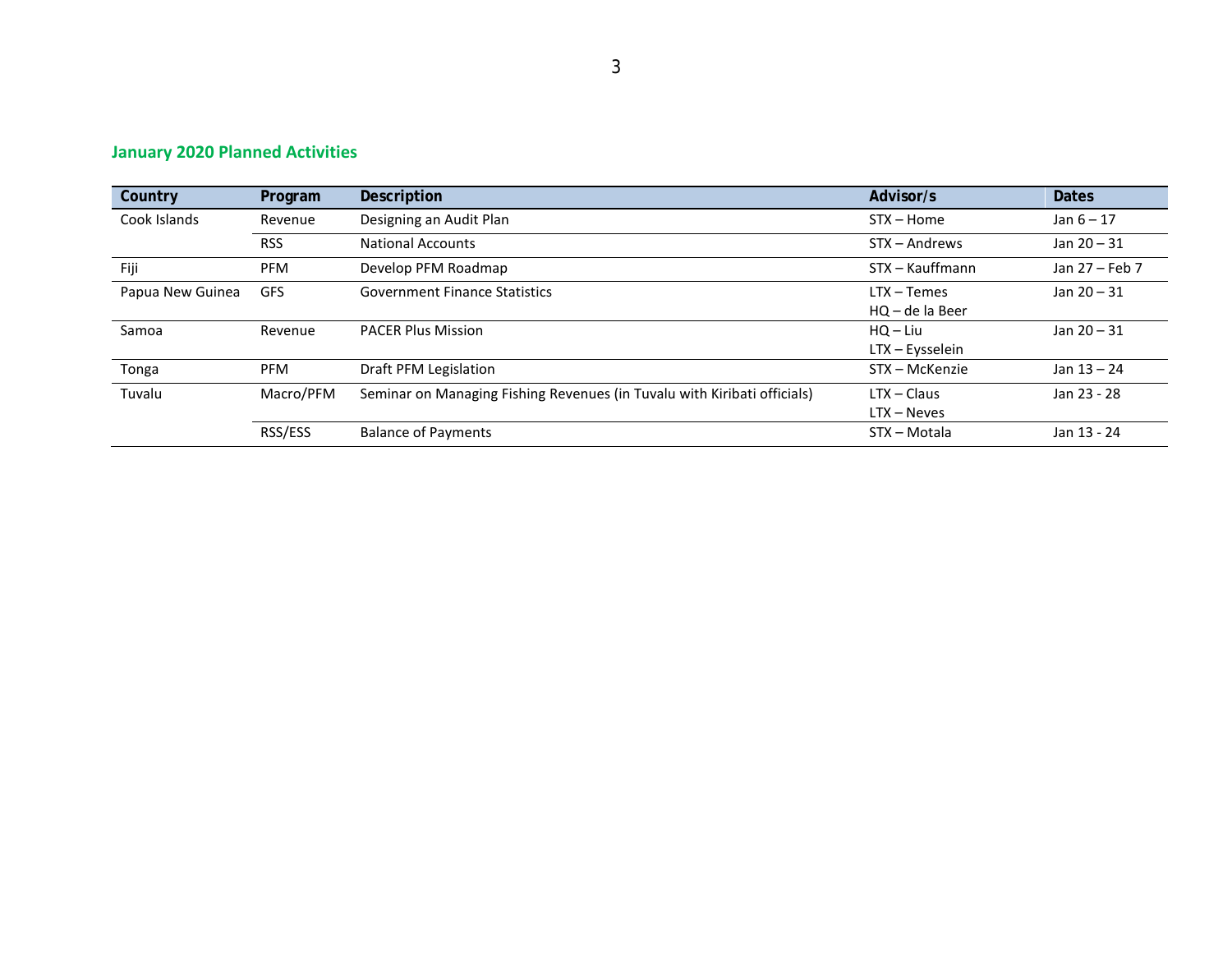4

# **Outturn of TA Activities FY20/Q2: August – October 2019**

| Country          | Program           | Description                                                                                                      | Advisor/s                                         | <b>Dates</b>   |
|------------------|-------------------|------------------------------------------------------------------------------------------------------------------|---------------------------------------------------|----------------|
| Cook Islands     | Revenue           | Improve on-time filing and payment                                                                               | STX - Piper                                       | Aug $12 - 23$  |
| Fiji             | Revenue           | Improve on-time filing and payment                                                                               | STX - Lawrence                                    | Aug $5 - 16$   |
| Kiribati         | <b>RSS</b>        | <b>Rebasing National Accounts</b>                                                                                | STX - McAllister                                  | Aug $1 - 15$   |
| Marshall Islands | Revenue           | Review registration process & TPS, filing and payment                                                            | STX - Piper                                       | Aug 26 - Sep 4 |
|                  | <b>FSS</b>        | Diagnostic - Development Bank                                                                                    | STX - Henderson                                   | Aug $12 - 22$  |
| Niue             | PFM               | PFM Legislation                                                                                                  | $LTX - Neves$<br>STX - McKenzie                   | Aug $2-9$      |
| <b>PNG</b>       | Macro             | <b>Support GDP Forecasting</b>                                                                                   | $LTX - Claus$                                     | Jul 29 - Aug 2 |
|                  | <b>FSS</b>        | Cyber Risk Regulation (in Suva)                                                                                  | LTX - Stefanou<br>HQ/MCM - Gaidosch               | Aug $19 - 23$  |
|                  | GFS               | GFS Regional Workshop (in Nadi)                                                                                  | $LTX - Temes$<br>STX - Tillman-Zorn               | Aug $19 - 23$  |
| Regional         | Macro/PFM/STI     | <b>Fiscal Frameworks in Pacific Countries</b><br>(held in Port Moresby for PNG & Solomon Island<br>participants) | $LTX - Claus$<br>$LTX - Kubasta$<br>STI-Danninger | Aug $5-9$      |
|                  | <b>PFM</b>        | Annual PASAI Congress (in Nadi, Fiji)                                                                            | LTX - Kubasta                                     | Aug $13 - 16$  |
|                  | PFM/Macro         | <b>Managing Fishing Revenues</b><br>(held in Honiara jointly with ADB)                                           | $LTX - Neves$<br>LTX - Claus                      | Aug $26 - 30$  |
|                  | <b>Statistics</b> | ABS Pacific Statistics Leadership Conference<br>(in Nadi)                                                        | $LTX - Temes$<br>LTX - Scheiblecker               | Aug $6 - 8$    |
| Samoa            | Revenue           | <b>Outstanding Tax Returns and Payments</b>                                                                      | STX - Scott                                       | Aug $12 - 23$  |
|                  | Revenue           | Taxpayer Services and Industry Partnership                                                                       | STX-Shrosbree                                     | Aug 26 - Sep 6 |
| Solomon Islands  | <b>PFM</b>        | Reporting on Fixed Assets                                                                                        | STX - Kaufmann                                    | Aug $5 - 16$   |
| Tonga            | PFM               | <b>Pre-PEFA Preparations</b>                                                                                     | LTX - Kubasta                                     | Aug $26 - 30$  |
|                  | <b>PFM</b>        | Improving Internal Audit                                                                                         | STX - Prcevich                                    | Aug $19 - 30$  |
| Tuvalu           | Revenue           | Implement VAT Audit Toolkit                                                                                      | $STX - Haigh$                                     | Aug 26 - Sep 6 |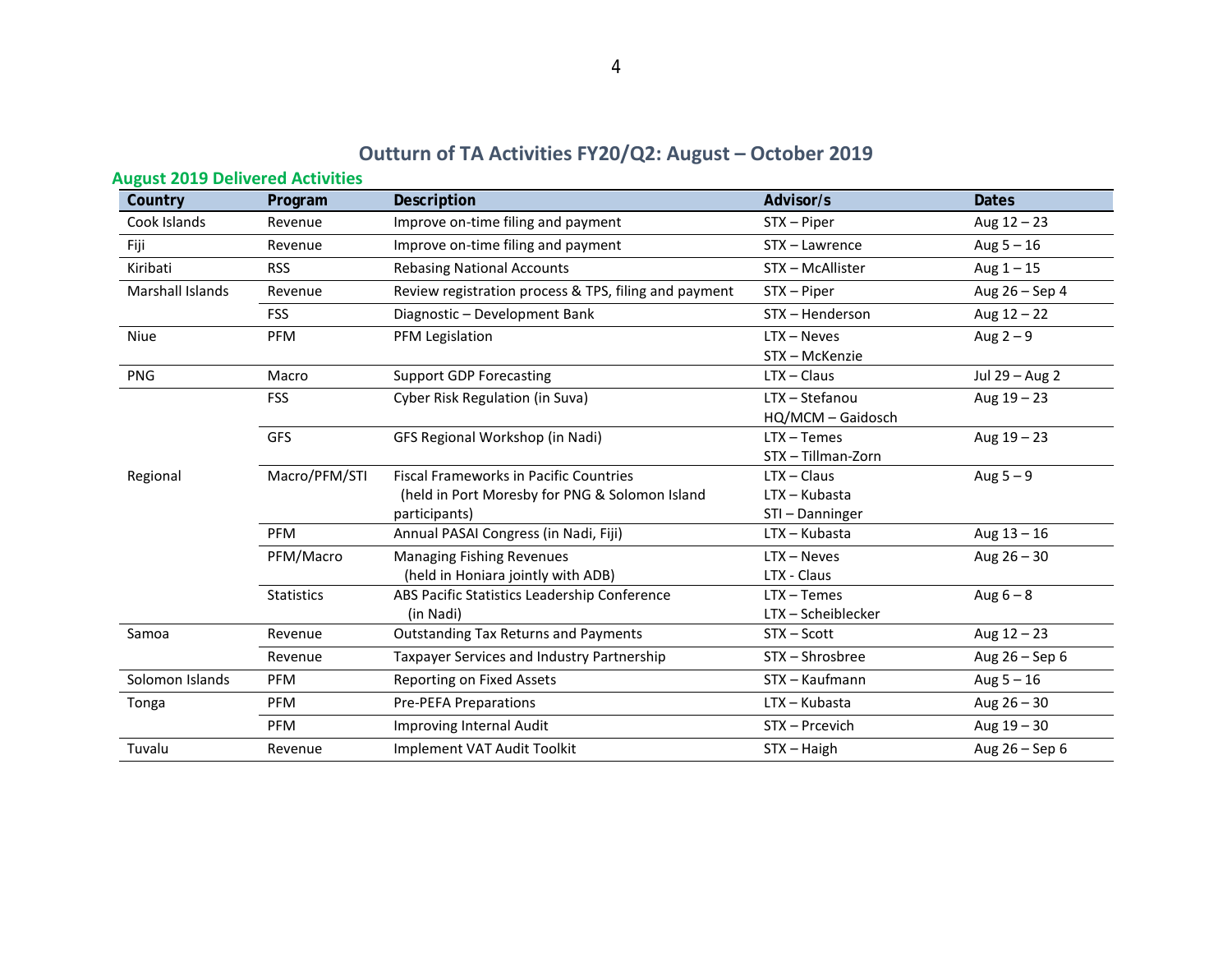### **September 2019 Delivered Activities**

| Country                 | Program           | Description                                                                                                                                                                                         | Advisor/s                                                                                 | <b>Dates</b>    |
|-------------------------|-------------------|-----------------------------------------------------------------------------------------------------------------------------------------------------------------------------------------------------|-------------------------------------------------------------------------------------------|-----------------|
| Fiji                    | <b>GFS</b>        | <b>Government Finance Statistics</b>                                                                                                                                                                | $LTX - Temes$                                                                             | Sep $16 - 27$   |
|                         | PFM               | <b>PEFA Assessment</b>                                                                                                                                                                              | $LTX - Kubasta$<br>$LTX - Neves$<br>STX - Kauffmann                                       | Sep $9-23$      |
|                         | Revenue/Legal     | Update VAT and Stamp Duty Legislation                                                                                                                                                               | STX-Short<br>$LTX - Burns$                                                                | $Sep 3 - 12$    |
|                         |                   |                                                                                                                                                                                                     |                                                                                           |                 |
| Kiribati                | Revenue           | Improve on-time filing & payment of taxes and taxpayer<br>services; Review compliance improvement strategy pilot<br>project, and review organization modernization project plan                     | STX - Scott                                                                               | Sep $2-18$      |
|                         | Revenue           | Review reform progress                                                                                                                                                                              | LTX - Eysselein                                                                           | Sep $23 - 24$   |
| <b>Marshall Islands</b> | Macro             | Support the use of the Marshall Islands Fiscal Model                                                                                                                                                | $LTX - Claus$                                                                             | Sep 23 - Oct 7  |
|                         | Revenue           | Review reform progress                                                                                                                                                                              | LTX - Eysselein                                                                           | Sep 9 - 11      |
|                         | <b>RSS</b>        | <b>National Accounts</b>                                                                                                                                                                            | LTX - Scheiblecker                                                                        | Sep $4-17$      |
| Nauru                   | Revenue           | Review organizational arrangements and core tax functions                                                                                                                                           | STX - Fisher                                                                              | Sep 18 - Oct 1  |
| Palau                   | Revenue           | Improve on-time filing and on-time payment of taxes                                                                                                                                                 | STX - Piper                                                                               | $Sep 6 - 13$    |
| Papua New Guinea        | <b>RSS</b>        | Produce independent estimates of GDP/Rebasing                                                                                                                                                       | LTX - Scheiblecker                                                                        | Sep 30 - Oct 11 |
| Regional                | <b>FSS</b>        | AFSPC Annual Meeting (in Tonga)                                                                                                                                                                     | LTX - Stefanou                                                                            | Sep $2-3$       |
|                         | <b>FSS</b>        | AFSPC Workshop (in Tonga)                                                                                                                                                                           | LTX - Stefanou                                                                            | Sep $4-6$       |
|                         | PFM               | Improving Budget Documentation (with UNDP in Suva)                                                                                                                                                  | $LTX - Neves$                                                                             | Sep $24 - 27$   |
|                         | Revenue           | PITAA Annual Meeting (in Majuro, RMI)                                                                                                                                                               | LTX - Eysselein<br>STX - Fisher<br>HQ/FAD - Thackery                                      | Sep $16 - 18$   |
|                         | RSS/Revenue/Macro | Workshop on Sharing and Use of Administrative Data in the<br>compilation of National Statistics (joint workshop in Majuro of<br>tax officials, national statisticians and social security agencies) | LTX-Scheiblecker<br>LTX - Eysselein<br>$LTX - Claus$<br>HQ/FAD - Thackery<br>STX - Fisher | Sep $18 - 20$   |
| Samoa                   | GFS               | Government Finance Statistics (remote delivery from PFTAC)                                                                                                                                          | $LTX - Temes$                                                                             | Sep $2-4$       |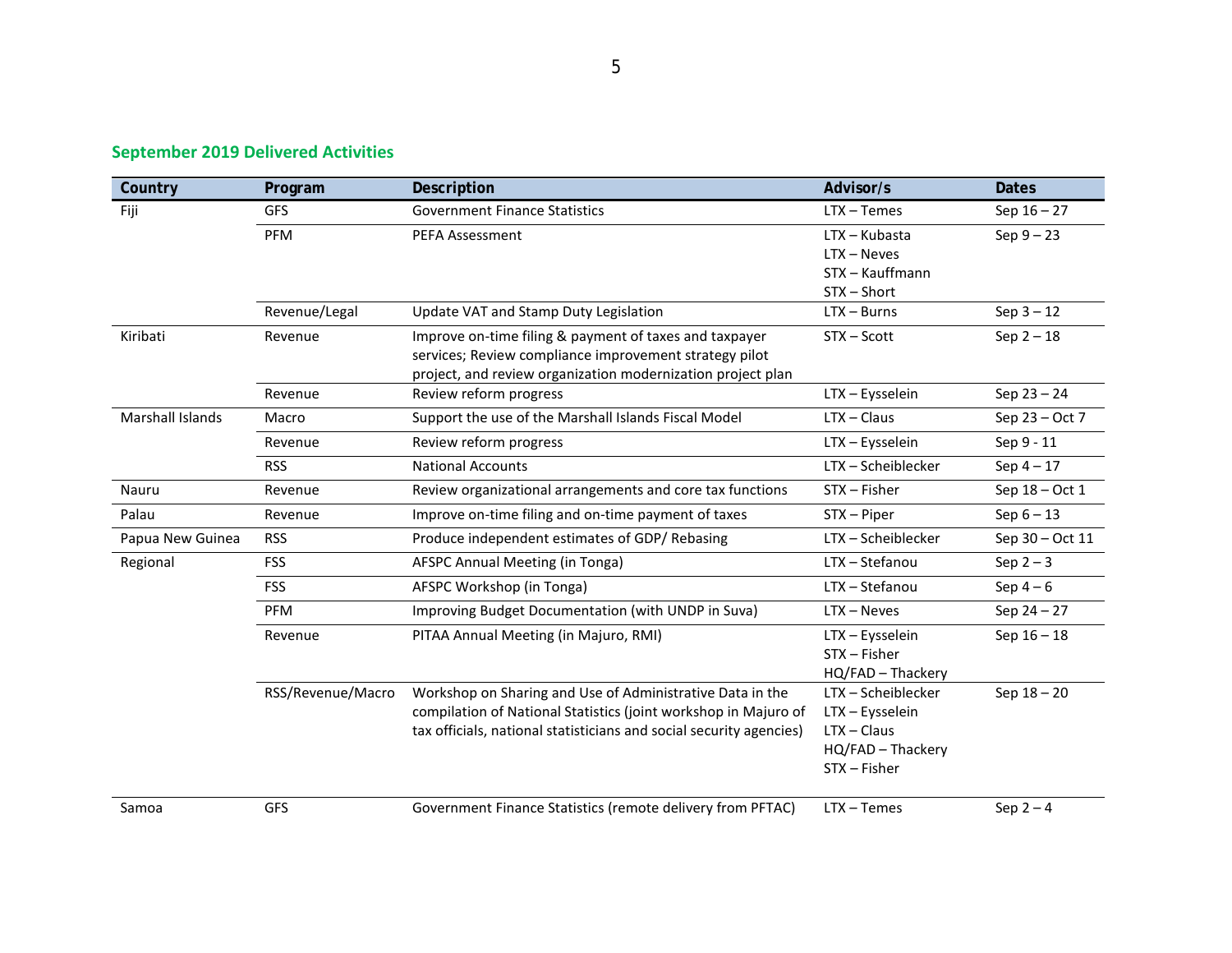|                 | <b>PFM</b> | <b>Risk Based Auditing</b>                          | STX - Morrison   | Sep 30 – Oct 12   |
|-----------------|------------|-----------------------------------------------------|------------------|-------------------|
|                 | Revenue    | <b>Strengthening Audit</b>                          | STX - Sutherland | $Sep 9 - 20$      |
| Solomon Islands | Macro      | <b>Economic and Fiscal Forecasting</b>              | LTX – Claus      | $Sep 2 - 13$      |
|                 | Revenue    | Improve on-time filing and on-time payment of taxes | STX – Lawrence   | $Sep 2 - 13$      |
| Tonga           | Revenue    | Industry Partnership Agreement                      | STX – Shrosbree  | Sep $23 - Oct 5$  |
|                 | Revenue    | Implementation of Large Taxpayer Office             | STX - Sutherland | Sep 30 - Oct 11   |
| Vanuatu         | Revenue    | Strengthening Tax Returns and Arrears Management    | STX – Field      | Sep $26 - Oct 10$ |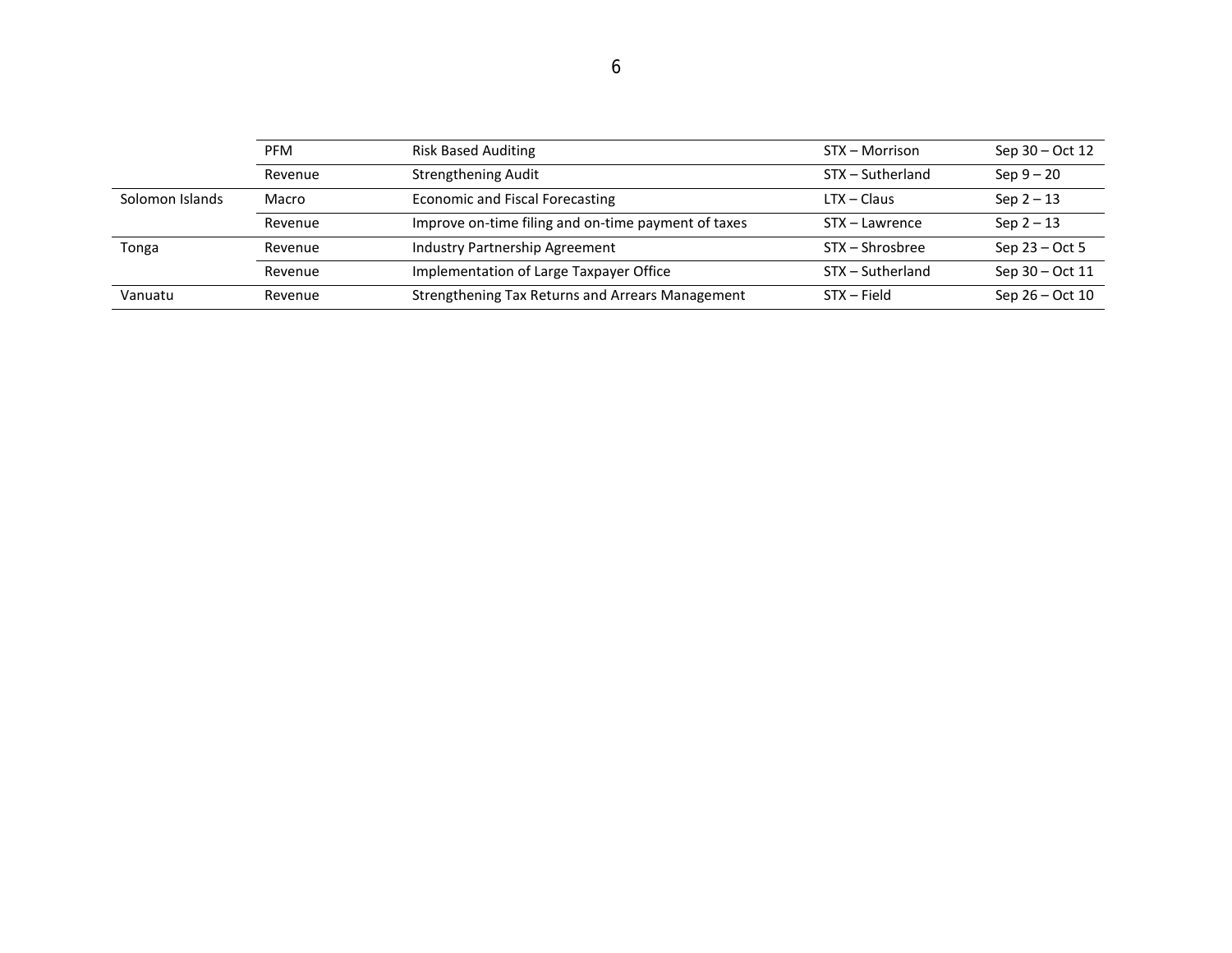### **October 2019 Delivered Activities**

| Country                 | Program    | Description                                                                                                      | Advisor/s                                         | <b>Dates</b>     |
|-------------------------|------------|------------------------------------------------------------------------------------------------------------------|---------------------------------------------------|------------------|
| Cook Islands            | Revenue    | Design function-based organization structure                                                                     | STX - Shrosbree                                   | Oct 21 - Nov 1   |
|                         | Revenue    | Design of Audit Plan                                                                                             | STX – Home                                        | Oct $14 - 23$    |
| <b>FSM</b>              | <b>GFS</b> | <b>Government Finance Statistics</b>                                                                             | $LTX - Temes$                                     | Oct $14 - 18$    |
| <b>Marshall Islands</b> | <b>GFS</b> | <b>Government Finance Statistics</b>                                                                             | LTX - Temes                                       | $Oct 21 - 25$    |
| Palau                   | <b>GFS</b> | <b>Government Finance Statistics</b>                                                                             | $LTX - Temes$                                     | $Oct 7 - 11$     |
| Regional                | Revenue    | Management of Core Tax Functions for Senior Managers (in Nadi, Fiji)                                             | LTX – Eysselein<br>STX - Shrosbree<br>STX - Scott | $Oct 7 - 11$     |
| Samoa                   | <b>PFM</b> | Risk Based Auditing - Second Mission                                                                             | STX - Morrison                                    | Oct $28 - Nov 1$ |
|                         | Revenue    | POS Regulation                                                                                                   | STX - Burns                                       | $Oct 7 - 11$     |
| Solomon Islands         | <b>FSS</b> | SFEP - Prudential Standards (off-site)                                                                           | LTX - Stefanou<br>STX - De Bie                    | Oct 16 - 31      |
|                         | Macro      | Review macroeconomic and fiscal forecasting                                                                      | $LTX - Claus$                                     | Oct $21 - Nov 1$ |
| Tonga                   | Revenue    | Tax Week events/ Review reform progress                                                                          | LTX - Eysselein                                   | Oct $14 - 17$    |
| Tuvalu                  | Revenue    | Improve on-time filing, on-time payment and taxpayer services<br>function, and review CIS and modernization plan | STX - Fisher                                      | $Oct 3 - 11$     |
| Vanuatu                 | <b>RSS</b> | <b>National Accounts</b>                                                                                         | LTX - Scheiblecker                                | Oct $29 - Nov 8$ |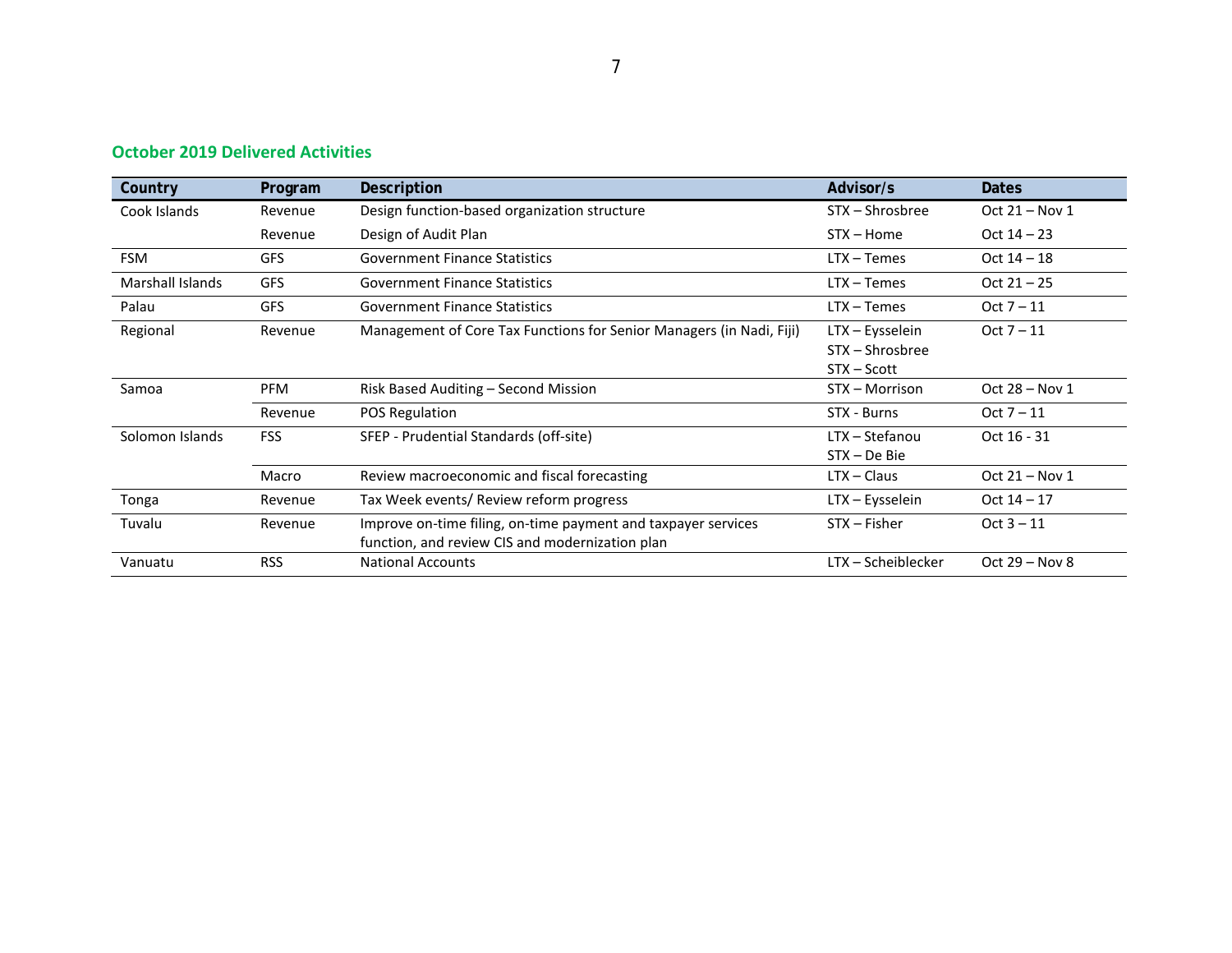# **Meetings, Seminars, and Training**

### **August – October 2019**

|                                                                                                |                                                                                                                                  | <b>Location</b>                      | <b>Advisor</b>                                                                            | <b>Mission</b> | <b>Participants</b> |         | <b>Month</b>                     |
|------------------------------------------------------------------------------------------------|----------------------------------------------------------------------------------------------------------------------------------|--------------------------------------|-------------------------------------------------------------------------------------------|----------------|---------------------|---------|----------------------------------|
| <b>TA Sector</b>                                                                               | <b>Description</b>                                                                                                               |                                      |                                                                                           | <b>Days</b>    | F                   | M       |                                  |
| Revenue Administration                                                                         | <b>PITAA Annual Meeting</b>                                                                                                      | Majuro, RMI                          | LTX - Eysselein<br>STX - Fisher<br>$HQ - Thackery$                                        | 3              | 15                  | 29      | Sept $16 - 18$                   |
|                                                                                                | Management of Core Tax Functions<br>for Senior Managers                                                                          | Nadi, Fiji                           | LTX - Eysselein<br>STX - Shrosbree<br>$STX - Scott$                                       | 4              | 10                  | 20      | $Oct 7 - 10$                     |
| <b>Real Sector Statistics</b><br>(RSS)/ Revenue<br><b>Administration/ Macro</b><br>Programming | Use of Administrative Data for<br><b>National Accounts</b>                                                                       | Majuro, RMI                          | LTX - Scheiblecker<br>LTX - Eysselein<br>$LTX - Claus$<br>$STX - Fisher$<br>HQ - Thackery | 1<br>2         | 9<br>11             | 8<br>26 | Sept 18 (NSOs)<br>Sept $19 - 20$ |
|                                                                                                | <b>Cyber Risk Regulation</b>                                                                                                     | Suva, Fiji                           | LTX - Stefanou<br>$HQ/MCM -$<br>Gaidosch                                                  | 5              | 5                   | 10      | Aug $19 - 23$                    |
| <b>Financial Sector</b><br>Supervision                                                         | Annual Meeting of the Association<br>of Financial Supervisors of Pacific<br>Countries (AFSPC)                                    | Nuku'alofa,<br>Tonga                 | LTX - Stefanou                                                                            | $\overline{2}$ | 19                  | 19      | Sept $2-3$                       |
|                                                                                                | AFSPC Workshop (with ADB)                                                                                                        | Nuku'alofa,<br>Tonga                 | LTX - Stefanou<br>STX - David                                                             | 3              | 19                  | 19      | Sept $4-6$                       |
| Macro Programming/<br><b>Public Financial</b><br>Management                                    | <b>Fiscal Frameworks in Pacific</b><br>Countries (with Singapore Training<br>Institute for PNG and Solomon<br>Islands officials) | Port Moresby,<br>Papua New<br>Guinea | $LTX - Claus$<br>$LTX - Kubasta$<br>STI-Danninger                                         | 5              | 7                   | 19      | Aug $5-9$                        |